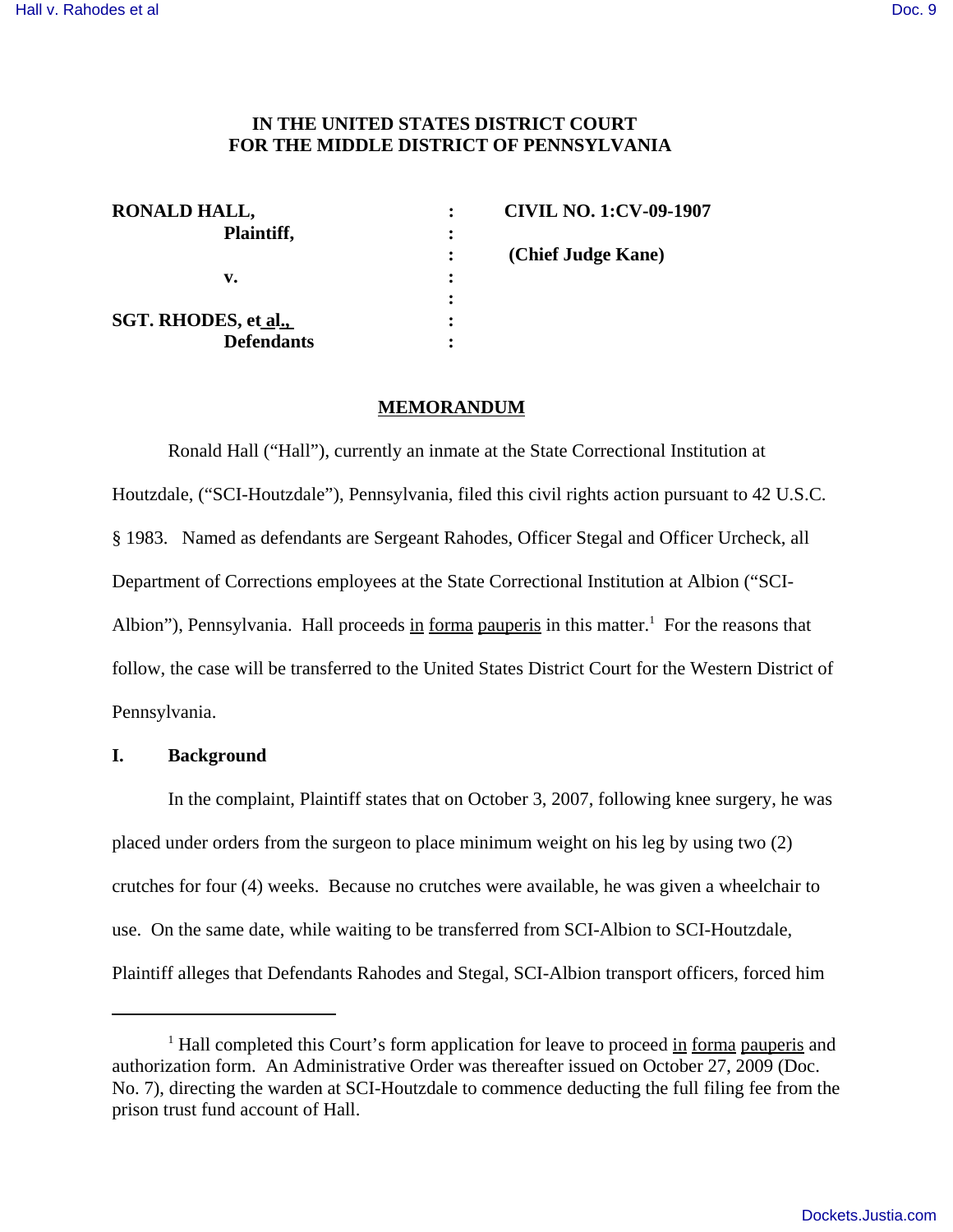out of his wheelchair, shackled his legs and hands, and ordered him to walk up the stairs into the bus, despite Plaintiff's complaints of pain. After being forced to walk and climb the steps into the bus, Plaintiff alleges that Defendant Urcheck threw a walking cane at him, striking him in the chest. Plaintiff states that because of Defendants' actions, he later had to be helped from the bus when he arrived at SCI-Houtzdale. He was placed in the infirmary for two (2) months and provided with pain medication for his swollen knee. Plaintiff alleges that although Defendants had the option of sending him to SCI-Houtzdale in a wheelchair accessible transport van, they refused to do so. Plaintiff seeks monetary damages against each Defendant due to their deliberate indifference to his medical condition.

#### **II. Discussion**

Venue for actions brought under § 1983 is governed by 28 U.S.C. § 1391(b). Section 1391(b) provides that venue is proper in: (1) a judicial district where any defendant resides, if all defendants reside in the same state, (2) a judicial district in which a substantial part of the events or omissions giving rise to the claim occurred, or a substantial part of property that is the subject of the action is situated, or (3) a judicial district in which any defendant may be found, if there is no district in which the action may otherwise be brought. In the instant action, all of the Defendants are SCI-Albion employees, and are therefore located within the Western District of Pennsylvania. Further, the allegations set forth against the Defendants are with respect to conduct which took place at SCI-Albion. Plaintiff is not raising claims against any defendant located within the Middle District of Pennsylvania, or with respect to any activity which took place within the Middle District of Pennsylvania. As such, the proper venue for this action is the Western District of Pennsylvania. 28 U.S.C. § 1391(b).

2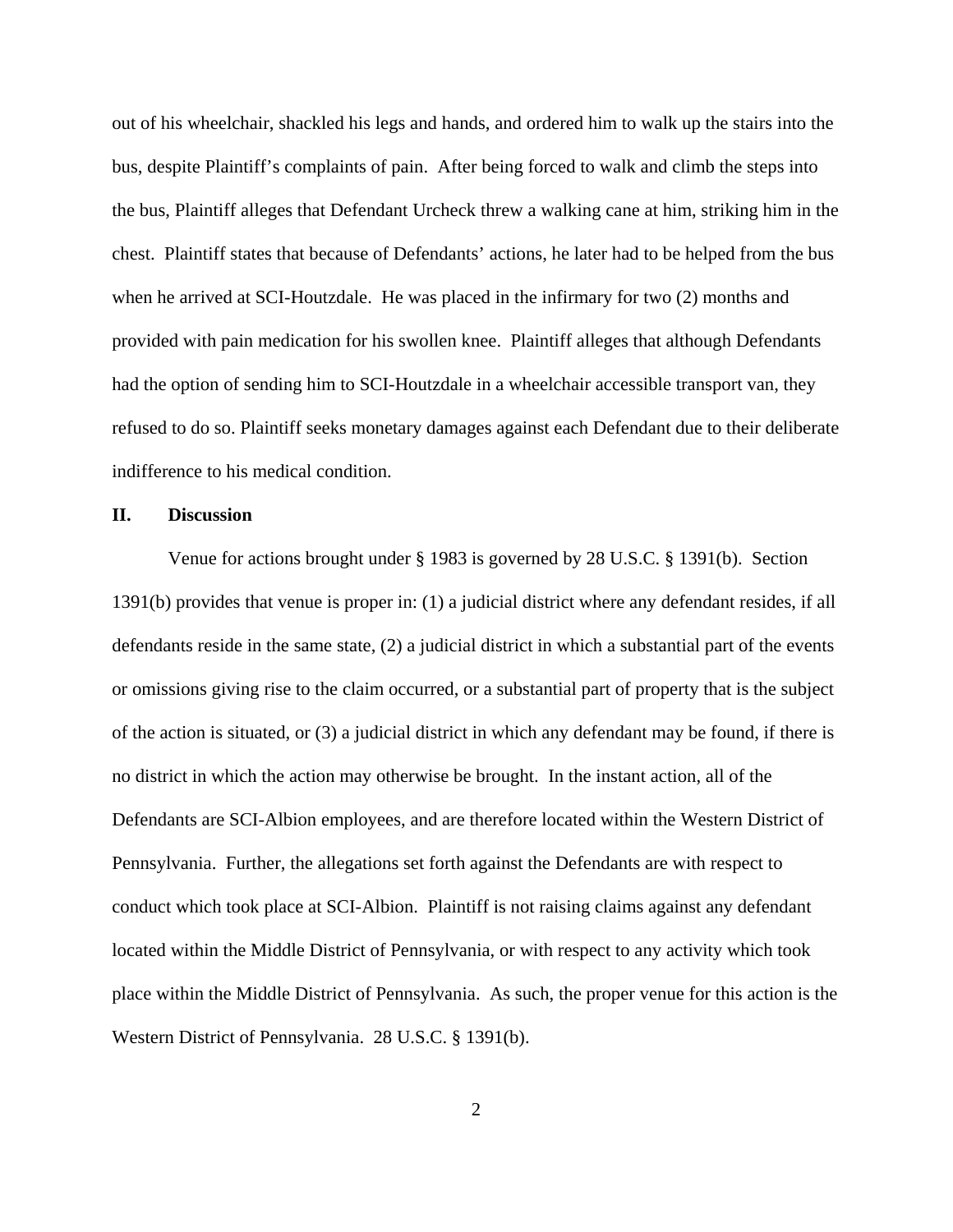When venue is improper, as in this case, a court may transfer the case to the district court "in which it could have been brought." 28 U.S.C. § 1406(a). In the interest of justice, this case will be transferred to the United States District Court for the Western District of Pennsylvania. An appropriate order follows.